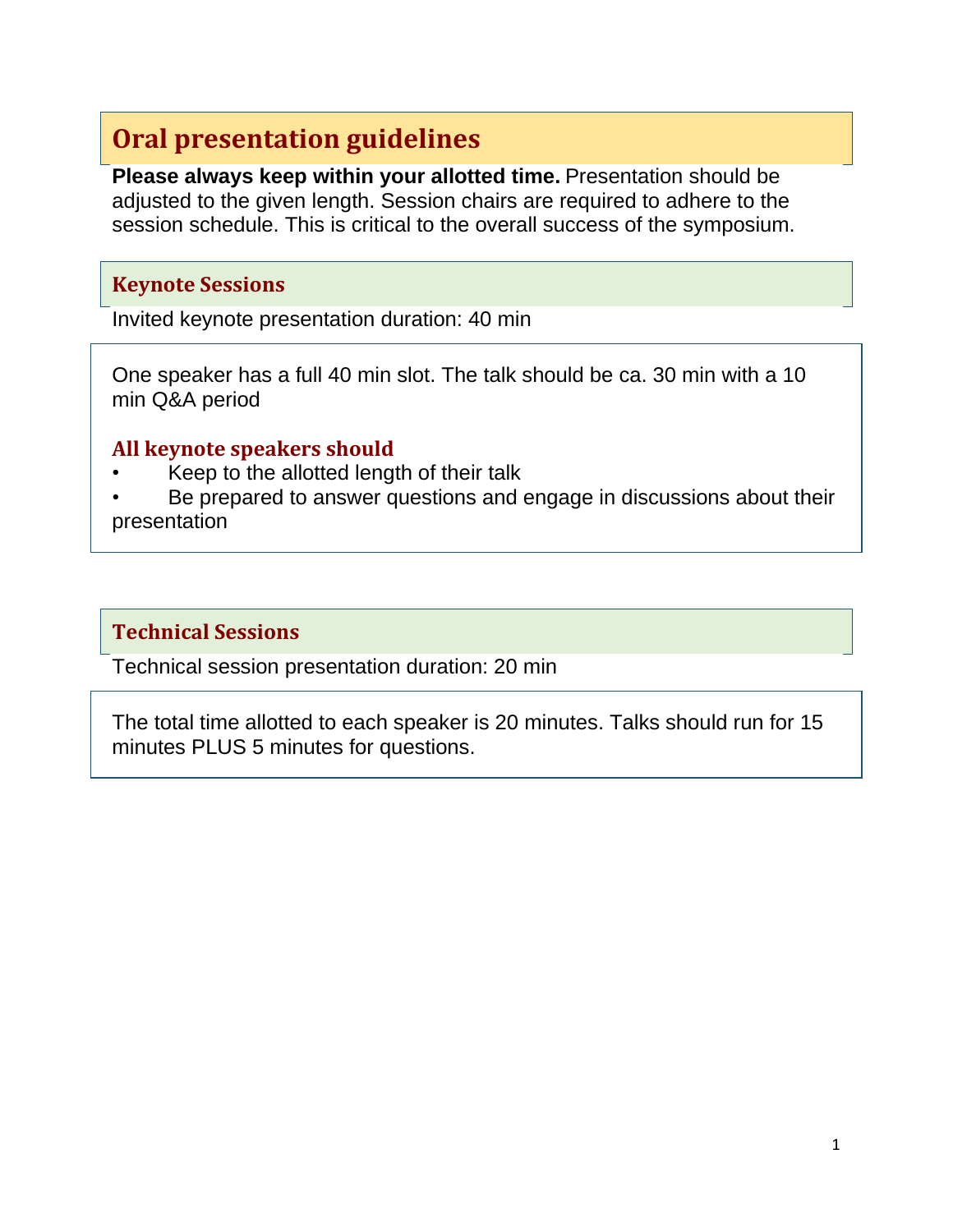# **Organization of Technical Sessions**

- We are running two Keynote Sessions, seven Technical Sessions and one Roundtable Discussion in two days. See ISMDAR [conference](https://express.converia.de/frontend/index.php?folder_id=4419&page_id=) agenda for detailed schedules.
- Each Technical Session runs for ca. 100 140 min and includes 5-7 talks.
- Each Technical Session assigns a session chair for coordinating, moderating, organizing, and managing the session, including Q&A.
- All registered participants (presenters and regular attendees) will receive an email reminder containing the links to access all meetings before the scheduled events and on the day itself. Similarly, these links will be available on each session on the website [www.ismdar.com.](http://www.ismdar.com/)

#### **All authors/presenters are requested to:**

#### **Before the session**

- Be online and arrive 10-15 minutes before your session.
- If you are joining the session before the host/session chair has started the meeting, kindly standby in the waiting room until he/she starts the session.
- Remember to check the settings of your Zoom profile: name/background.
- Join the session in advance and test your microphone, audio, and camera once joined so the session can start on time.

#### **During the session**

• You can choose to turn on/off videos based on your preference.

If you choose to do a live presentation, the instructions to share your screen when presenting can be found [here.](https://support.zoom.us/hc/en-us/articles/201362153-Sharing-your-screen-content-or-second-camera) If you choose to do a pre-record video, session chair will play the recorded video for you. You have to be online during this period and Q&A.